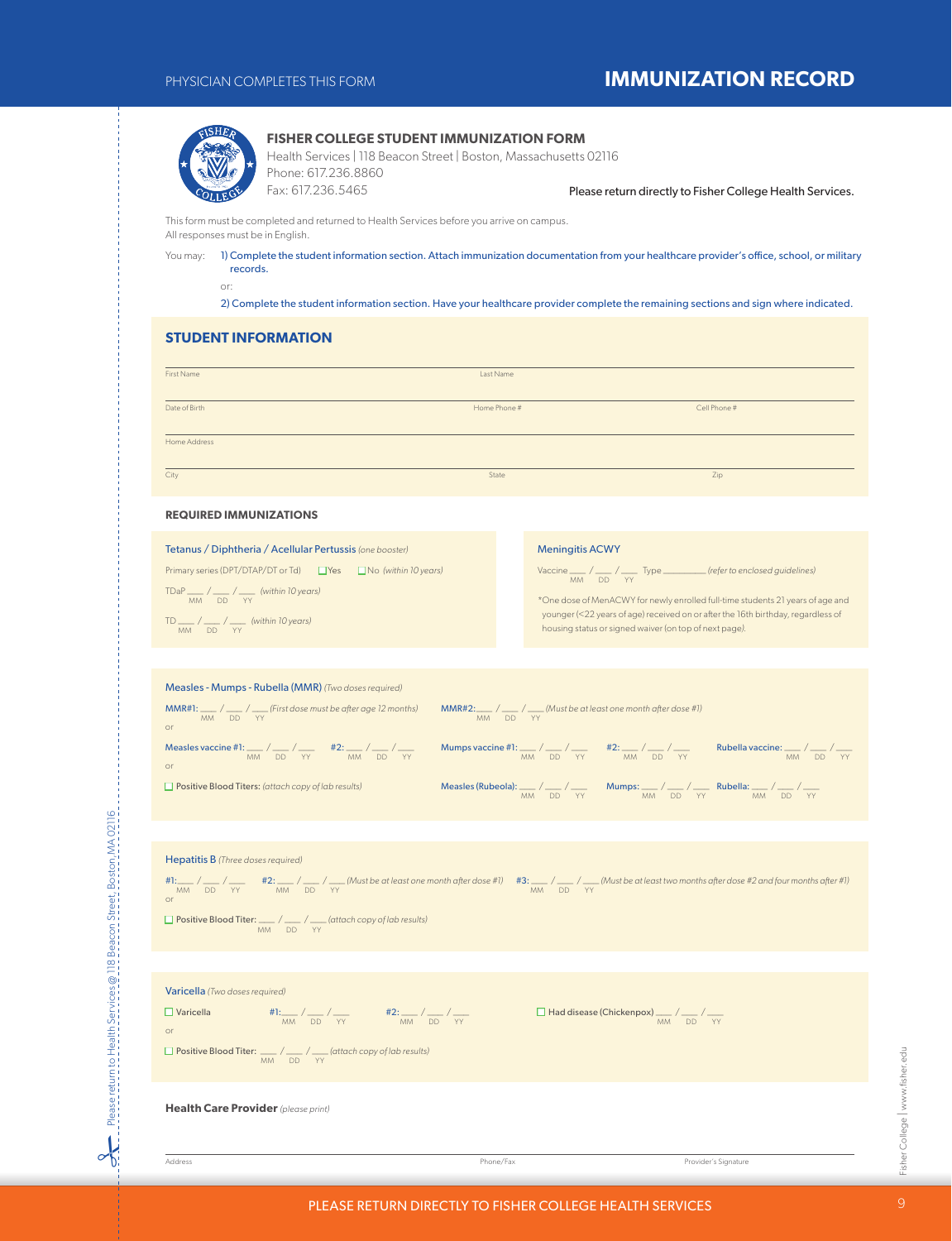# **IMMUNIZATION RECORD** STUDENT AND PHYSICIAN COMPLETE THIS FORM

## Student Name:

## Read meningococcal disease information on pages 11 and 12 before signing

## **WAIVER FOR MENINGOCOCCAL VACCINATION REQUIREMENT**

I have received and reviewed the information provided on the risks of meningococcal disease and the risks and benefits of quadrivalent meningococcal vaccine. I understand that Massachusetts' law requires newly enrolled full-time students 21 years of age and younger at secondary schools, colleges, and universities to receive one dose of MenACWY vaccine administered on or after their 16th birthday, unless the student provides a signed waiver of the vaccination or otherwise qualify for one of the exemptions specified in the law.

 $\Box$  After reviewing the information on the dangers of meningococcal disease, I choose to waive receipt of the meningococcal vaccine.

| Student name: | Date of birth: $\angle$ / Student ID#:<br>DD YY<br>МM        |
|---------------|--------------------------------------------------------------|
| Signature:    | Today's date: ___ / ___ / ___<br>$1.11.1$ $P_1 P_2$ $1.01.1$ |

*(Student, or parent/legal guardian if student is under 18 years of age)* MM DD YY

*Provided by: Massachusetts Department of Public Health, Division of Epidemiology and Immunization: 617.983.6800, MDPH Meningococcal Information and Waiver Form 01/18* 

## **MEDICAL EVALUATION FOR LATENT TUBERCULOSIS INFECTION**

To be completed and signed by a licensed healthcare provider ONLY if student answers "yes" to questions on next page.

#### Please note:

If patient has had a POSITIVE TUBERCULOSIS SKIN TEST in the past, the test should not be repeated. Go to Section B below.

## A. TUBERCULIN TESTING (Mantoux/Intermediate PPD or Interferon Gamma Release Assay [IGRA])

1. Mantoux – Please note: Mantoux test must be read by a healthcare provider 48–72 hours after administration. If no Induration, mark "0". Results of multiple puncture tests, such as Tine or Mono – Vac are NOT accepted.

Date administered:  $\frac{1}{100}$  /  $\frac{1}{100}$  /  $\frac{1}{100}$  /  $\frac{1}{100}$  /  $\frac{1}{100}$  /  $\frac{1}{100}$  /  $\frac{1}{100}$  Result: \_\_\_\_\_\_ mm of induration

# Date test read:  $\mu_{\text{MM}} / \frac{1}{\text{DD}} / \frac{1}{\text{YY}}$

Interpretation of Tuberculin Test: (Please use table below and circle response.) Negative/Positive

| <b>Risk Factor</b>                                           | <b>Risk Factor</b> |
|--------------------------------------------------------------|--------------------|
| Close contact with case of TB                                | 5mm or more        |
| Born in a country with a high rate of TB                     | 10mm or more       |
| Traveled/lived for 1+ months in a country with high TB rates | 10mm or more       |
| No risk factors (test not recommended)                       | 15mm or more       |

2. Interferon Gamma Release Assay (IGRA)

| <b>Method used:</b> (Please check) $\Box$ QFT – G $\Box$ Tspot |                 | Date obtained: $\_\_\_\_\_\_\_$<br>MM DD YY |                     |                   |
|----------------------------------------------------------------|-----------------|---------------------------------------------|---------------------|-------------------|
| <b>Result:</b> (Please check appropriate response)             | $\Box$ Negative | <b>I</b> Positive                           | $\Box$ Intermediate | $\Box$ Borderline |

|  |  |  |  |  | B. POSITIVE SKIN TEST OR POSITIVE IGRA REQUIRES A CHEST X-RAY (Mantoux/Intermediate PPD or IGRA tests) |
|--|--|--|--|--|--------------------------------------------------------------------------------------------------------|
|--|--|--|--|--|--------------------------------------------------------------------------------------------------------|

| 1. Date of POSITIVE test: $\frac{1}{2}$ / $\frac{1}{2}$ | <b>Testing method:</b> (please check) $\Box$ Mantoux $\Box$ IGRA |
|---------------------------------------------------------|------------------------------------------------------------------|
| MM DD YY                                                |                                                                  |

|  |  |  |  |  |  |  | <b>nest X-Ray:</b> (please check) L<br>I Normal I Abnormal |
|--|--|--|--|--|--|--|------------------------------------------------------------|
|--|--|--|--|--|--|--|------------------------------------------------------------|

2. Chest X-Ray: *(please check)*  $\Box$  Normal  $\Box$  Abnormal Please attach a copy of the report *(no discs or films)* 

Describe: \_\_\_\_\_\_\_\_\_\_\_\_\_\_\_\_\_\_\_\_\_\_\_\_\_\_\_\_\_\_\_\_\_\_\_\_\_\_\_\_\_\_\_\_\_\_\_\_\_\_\_\_\_\_\_\_\_\_\_\_\_\_\_\_\_\_\_\_\_\_\_\_\_\_\_\_\_\_\_\_\_\_\_\_\_\_\_\_\_\_\_\_\_\_\_\_\_\_\_\_\_\_\_\_\_\_\_\_\_\_\_\_\_\_\_\_\_\_\_

3. Clinical Evaluation: *(please check)* Normal **National National Abnormal** 

Describe: \_\_\_\_\_\_\_\_\_\_\_\_\_\_\_\_\_\_\_\_\_\_\_\_\_\_\_\_\_\_\_\_\_\_\_\_\_\_\_\_\_\_\_\_\_\_\_\_\_\_\_\_\_\_\_\_\_\_\_\_\_\_\_\_\_\_\_\_\_\_\_\_\_\_\_\_\_\_\_\_\_\_\_\_\_\_\_\_\_\_\_\_\_\_\_\_\_\_\_\_\_\_\_\_\_\_\_\_\_\_\_\_\_\_\_\_\_\_\_

4. Treatment: *(please check)* PYes n No

Meds, Dose, Frequency, Dates: \_

## **HEALTHCARE PROVIDER SIGNATURE**

Unless documentation of immunization is attached, your healthcare provider's (M.D./N.P./P.A.) signature or stamp is required below.

Healthcare provider signature or stamp:

Date: \_\_\_ / \_\_\_ / \_\_\_ Address: \_\_\_\_\_\_\_\_\_\_\_\_\_\_\_\_\_\_\_\_\_\_\_\_\_\_\_\_\_\_\_\_\_\_\_\_\_\_\_\_\_\_\_\_\_\_\_\_\_\_\_\_\_\_\_\_\_\_\_\_\_\_\_ Phone: \_\_\_\_\_\_\_\_\_\_\_\_\_\_\_\_\_\_\_\_\_\_\_\_\_\_\_\_ MM DD YY

 $\frac{1}{6}$ 

 $\ldots$  . The contribution of the contribution of the contribution of the contribution of the contribution of the contribution of the contribution of the contribution of the contribution of the contribution of the contribut

Fisher College | Pre-Enrollment Guide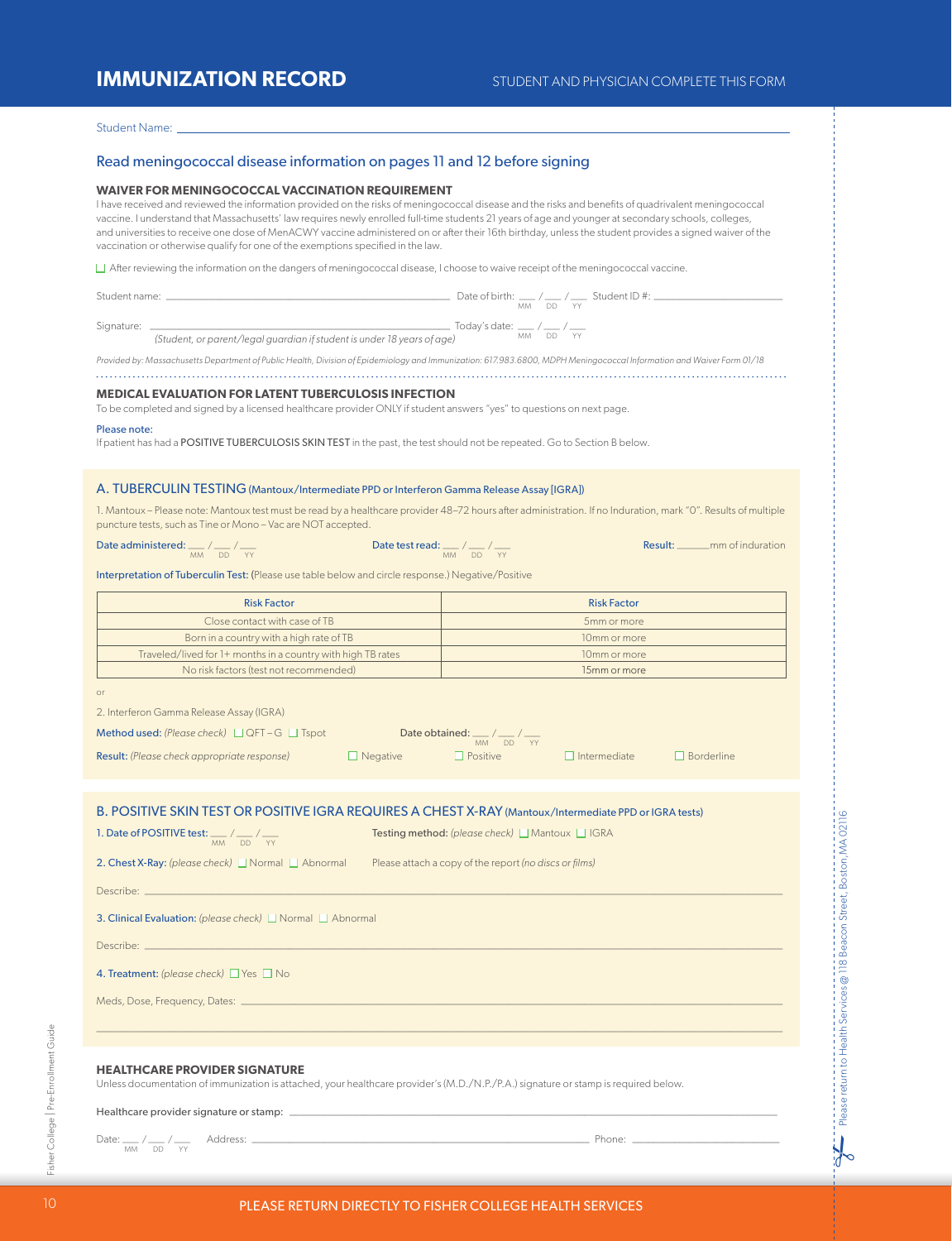## Student Name:

## **PART 1: TUBERCULOSIS (TB) SCREENING QUESTIONNAIRE** *(to be completed by incoming student)*

## Please answer the following questions:

| Were you born in one of the countries or territories listed below that have a high incidence of active TB disease? $\Box$ No $\Box$ Yes |  |
|-----------------------------------------------------------------------------------------------------------------------------------------|--|

| If yes, please circle the country below: |                          |                |                       |                     |                       |
|------------------------------------------|--------------------------|----------------|-----------------------|---------------------|-----------------------|
| Afghanistan                              | Central African          | Georgia        | <b>Lithuania</b>      | Northern Mariana    | Sri Lanka             |
| Algeria                                  | Republic                 | Ghana          | Madagascar            | Island              | Sudan                 |
| Angola                                   | Chad                     | Greenland      | Malawi                | Pakistan            | Suriname              |
| Anguilla                                 | China                    | Guam           | Malaysia              | Palau               | Swaziland             |
| Argentina                                | China, Hong Kong         | Guatemala      | <b>Maldives</b>       | Panama              | Syrian Arab Republic  |
| Armenia                                  | <b>SAR</b>               | Guinea         | Mali                  | Papua New Guinea    | Tajikistan            |
| Azerbaijan                               | China, Macao SAR         | Guinea-Bissau  | Marshall Islands      | Paraguay            | Tanzania (United      |
| Bangladesh                               | Colombia                 | Guyana         | Mauritania            | Peru                | Republic of)          |
| Belarus                                  | Comoros                  | Haiti          | Mauritius             | Philippines         | Thailand              |
| Belize                                   | Congo                    | Honduras       | Mexico                | Portugal            | Timor-Leste           |
| Benin                                    | Côte d'Ivoire            | India          | Micronesia            | Qatar               | Togo                  |
| <b>Bhutan</b>                            | Democratic People's      | Indonesia      | (Federated States of) | Republic of Korea   | Tunisia               |
| Bolivia (Plurinational                   | Republic of Korea        | Iraq           | Mongolia              | Republic of Moldova | Turkmenistan          |
| State of)                                | Democratic Republic      | Kazakhstan     | Montenegro            | Romania             | Tuvalu                |
| Bosnia & Herzegovina                     | of the Congo             | Kenya          | Morocco               | Russian Federation  | Uganda                |
| Botswana                                 | Diibouti                 | Kiribati       | Mozambique            | Rwanda              | Ukraine               |
| Brazil                                   | Dominican Republic       | Kuwait         | Myanmar               | Sao Tome & Principe | Uruguay               |
| Brunei Darussalam                        | Ecuador                  | Kyrgyzstan     | Namibia               | Senegal             | Uzbekistan            |
| Bulgaria                                 | El Salvador              | Lao People's   | Nauru                 | Serbia              | Vanuatu               |
| Burkina Faso                             | <b>Equatorial Guinea</b> | Democratic     | Nepal                 | Sierra Leone        | Venezuela (Bolivarian |
| Burundi                                  | Eritrea                  | Republic       | New Caledonia         | Singapore           | Republic of)          |
| Cabo Verde                               | Ethiopia                 | Latvia         | Nicaragua             | Solomon Islands     | Viet Nam              |
| Cambodia                                 | Fiji                     | Lesotho        | Niger                 | Somalia             | Yemen                 |
| Cameroon                                 | Gabon                    | <b>Liberia</b> | Nigeria               | South Africa        | <b>Zambia</b>         |
|                                          | Gambia                   | Libva          |                       | South Sudan         | 7imbabwe              |

*Source: World Health Organization Global Health Observatory, Tuberculosis Incidence 2015. Countries with incidence rates of* ≥ *20 cases per 100,000 population. For future updates, refer to http://www.who.int/tb/country/en/.*

| Have you had frequent of prolonged visits* to one or more of the countries or territories listed                                                                                                                                                  |  |
|---------------------------------------------------------------------------------------------------------------------------------------------------------------------------------------------------------------------------------------------------|--|
| Have you been a resident and/or employee of high-risk congregate settings?                                                                                                                                                                        |  |
| Have you been a volunteer or healthcare worker who served clients who are at increased risk for active TB disease? $\Box$ No $\Box$ Yes                                                                                                           |  |
| Have you ever been a member of any of the following groups that may have an increased incidence of latent<br>M. tuberculosis infection or active TB disease: medically underserved, low income, or abusing drugs or alcohol? $\Box$ No $\Box$ Yes |  |
| If the answer is YES to any of the above questions, Fisher College requires that you receive TB testing as soon as possible but at least<br>prior to the start of the subsequent semester.                                                        |  |

If the answer to all of the above questions is NO, no further testing or further action is required.

*\*The significance of travel exposure should be discussed with a healthcare provider and evaluated.*

## **INFORMATION ABOUT MENINGOCOCCAL DISEASE & VACCINATION FOR STUDENTS AT SCHOOLS & COLLEGES**

## FULL-TIME STUDENTS: Waiver is on page 10. Read and retain a copy of pages 11–12.

**Colleges:** Massachusetts requires all newly enrolled full-time students 21 years of age and under attending a postsecondary institution (e.g., colleges) to: receive a dose of quadrivalent meningococcal conjugate vaccine on or after their 16th birthday to protect against serotypes A, C, W and Y **or** fall within one of the exemptions in the law, discussed on the reverse side of this sheet.

The law provides an exemption for students signing a waiver that reviews the dangers of meningococcal disease and indicates that the vaccination has been declined. To qualify for this exemption, you are required to review the information below and sign the waiver on page 10 of this form. Please note, if a student is under 18 years of age, a parent or legal guardian must be given a copy of this document and must sign the waiver.

#### What is meningococcal disease?

Please return to Health Services @ 118 Beacon Street, Boston,MA 02116

Please return to Health Services @ 118 Beacon Street, Boston, MA 02116

8

Meningococcal disease is caused by infection with bacteria called *Neisseria meningitides*. These bacteria can infect the tissue that surrounds the brain and spinal cord called the "meninges" and cause meningitis, or they can infect the blood or other body organs. Symptoms of meningitis may appear suddenly. Fever, severe and constant headache, stiff neck or neck pain, nausea and vomiting, and rash can all be signs of meningitis. Changes in behavior such as confusion, sleepiness, and trouble waking up can also be important symptoms. In the US, about 1,000–2,000 people get meningococcal disease each year and 10–15% die despite receiving antibiotic treatment. Of those who live, another 11–19% loses their arms or legs, become hard of hearing or deaf, have problems with their nervous systems, including long term neurologic problems, or suffer seizures or strokes.